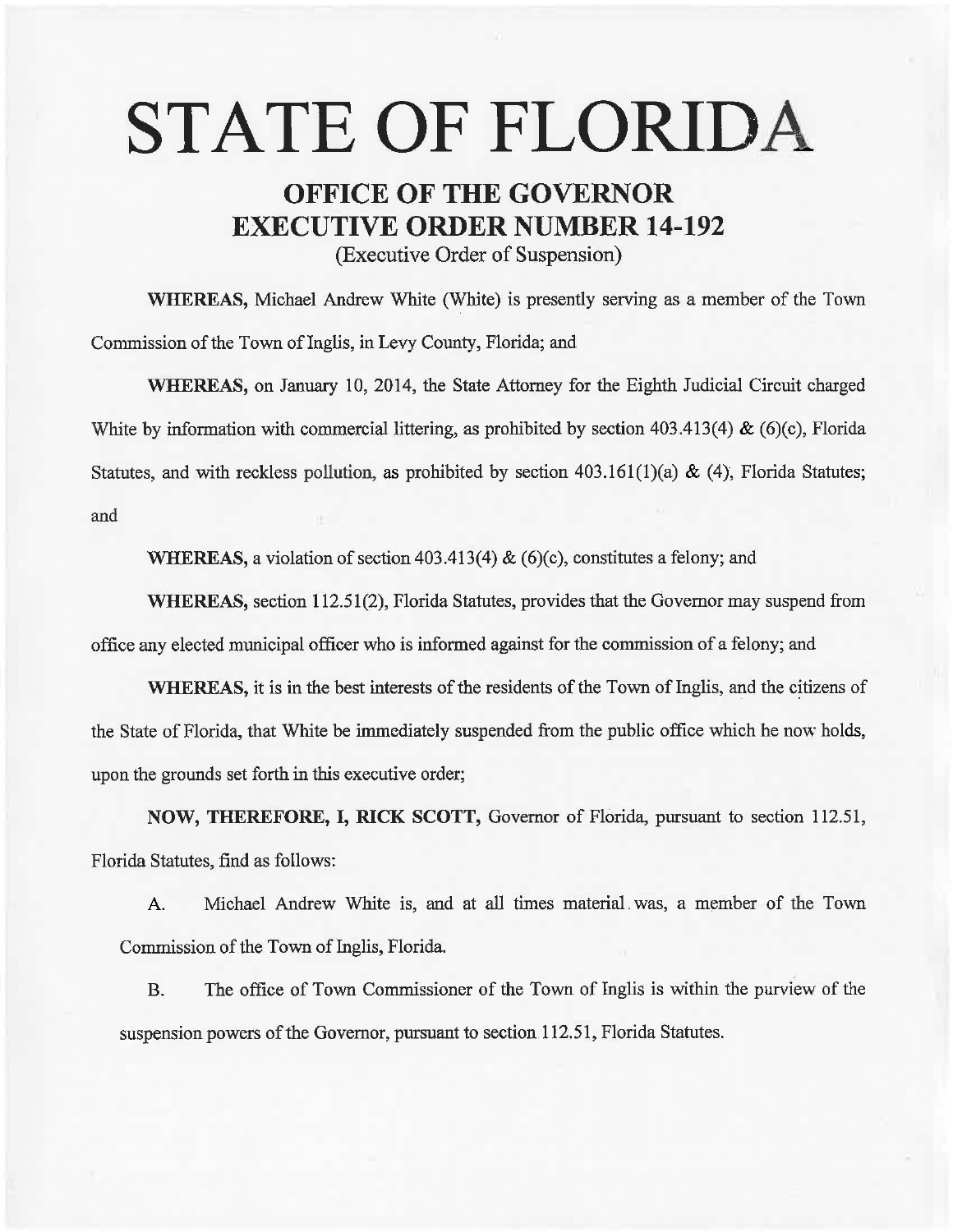C. The attached Information, which is incorporated as if fully set forth in this Executive Order, alleges that White committed a felony. This suspension is predicated upon the attached information.

BEING FULLY ADVISED in the premises, and in accordance with the Constitution and the laws of the State of Florida, this Executive Order is issued, effective today:

Section 1. Michael Andrew White is suspended from the public office, which he now holds, to wit: member of the City Council of the City of Port St. Lucie.

Section 2. Michael Andrew White is prohibited from performing any official act, duty, or function of public office; from receiving any pay or allowance; and from being entitled to any of the emoluments or privileges of public office during the period of this suspension, which period shall be from today, until a further Executive Order is issued, or as otherwise provided by law.



ATTEST:

IN TESTIMONY WHEREOF, I have hereunto set my hand and have caused the Great Seal of the State of Florida to be affixed at Tallahassee, this 23rd day of June 2014.

**GOVERNOF** 

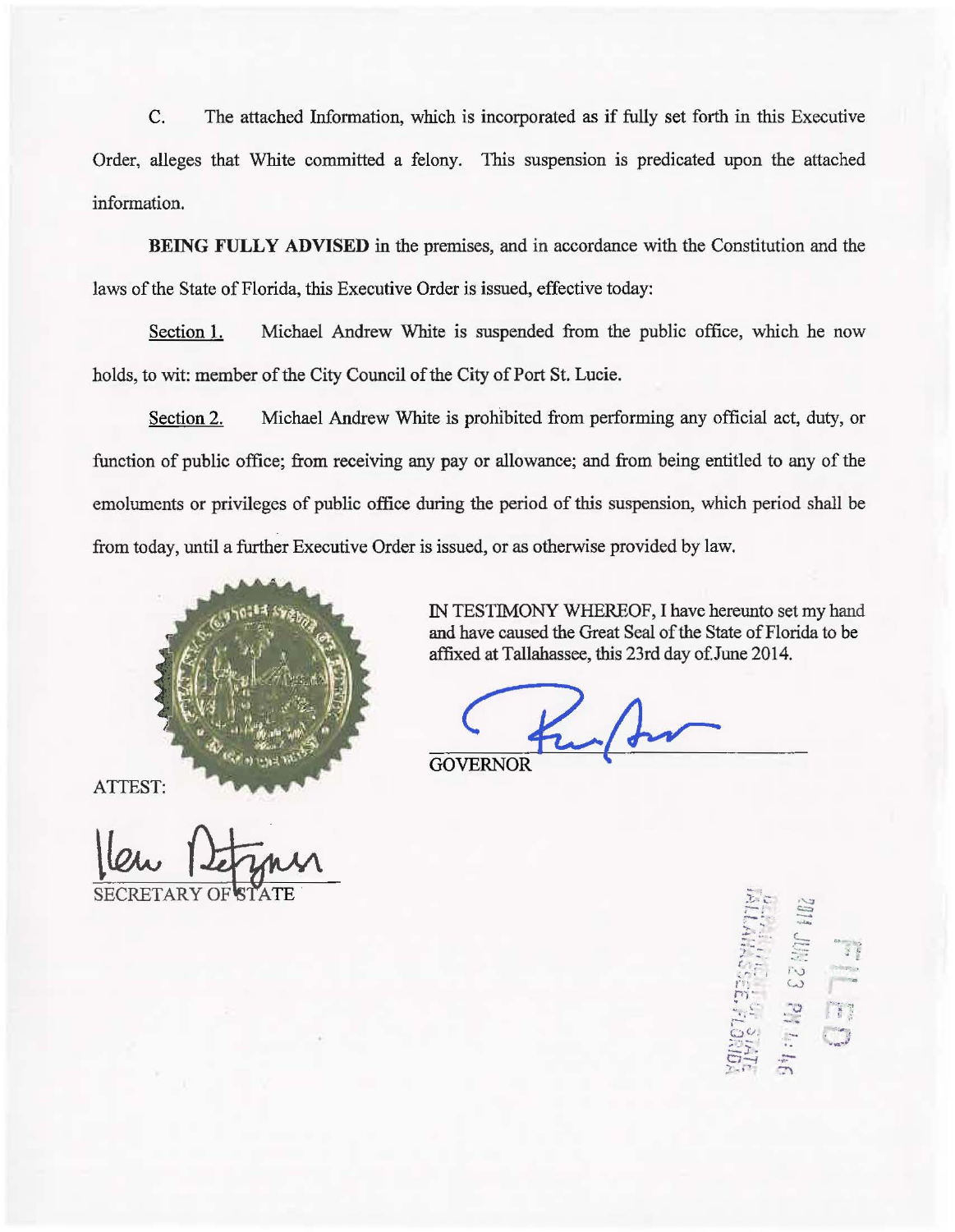# IN THE CIRCUIT COURT OF THE EIGHTH JUDICIAL CIRCUIT IN AND FOR LEVY COUNTY, FLORIDA

# STATE OF FLORIDA Plaintiff.

Case Number: 38-2014-CF- 27  $-A$ 

**DIVISION IV** 

vs.

MICHAEL ANDREW WHITE, W/M, 12/04/1966. Defendant.

#### **CHARGES:**

- $\mathbb{I}$ **COMMERCIAL LITTERING**
- $ID$ **RECKLESS POLLUTION**

#### **INFORMATION**

### IN THE NAME AND BY THE AUTHORITY OF THE STATE OF FLORIDA:

WILLIAM P. CERVONE, STATE ATTORNEY for the Eighth Judicial Circuit, prosecuting for the State of Florida, under oath, alleges by information that MICHAEL ANDREW WHITE, in Levy County, Florida, on or between January 1, 2007, and July 17, 2013. did unlawfully dump litter in an amount exceeding 500 pounds in weight or 100 cubic feet in volume or in any quantity for commercial purposes, or dump hazardous waste, on private property, and the dumping caused a public nuisance or was in violation of any other state or local law, rule, or regulation, contrary to Section 403.413(4) and (6)(c) Florida Statutes, (1.2)

COUNT II: And WILLIAM P. CERVONE, STATE ATTORNEY for the Eighth Judicial Circuit, prosecuting for the State of Florida, under oath, further alleges, by information that MICHAEL ANDREW WHITE, in Levy County, Florida, on or between January 1, 2007, and July 17, 2013, did then and there unlawfully cause pollution, due to reckless indifference or gross careless disregard, so as to harm or injure human health or welfare, animal, plant, or aquatic life or property, contrary to Section 403.161(1)(a) and 403.161(4), Florida Statutes. [M2]

# **STATE OF FLORIDA COUNTY OF LEVY**

Personally appeared before me the undersigned MICHAEL L. BECKER Assistant State Attorney, Eighth Judicial Circuit of Florida, who, being first duly sworn, says that the allegations set forth in the foregoing INFORMATION are based upon facts that have been sworn to as true, and which if true, would constitute the offense therein charged, and is filed in good faith, and